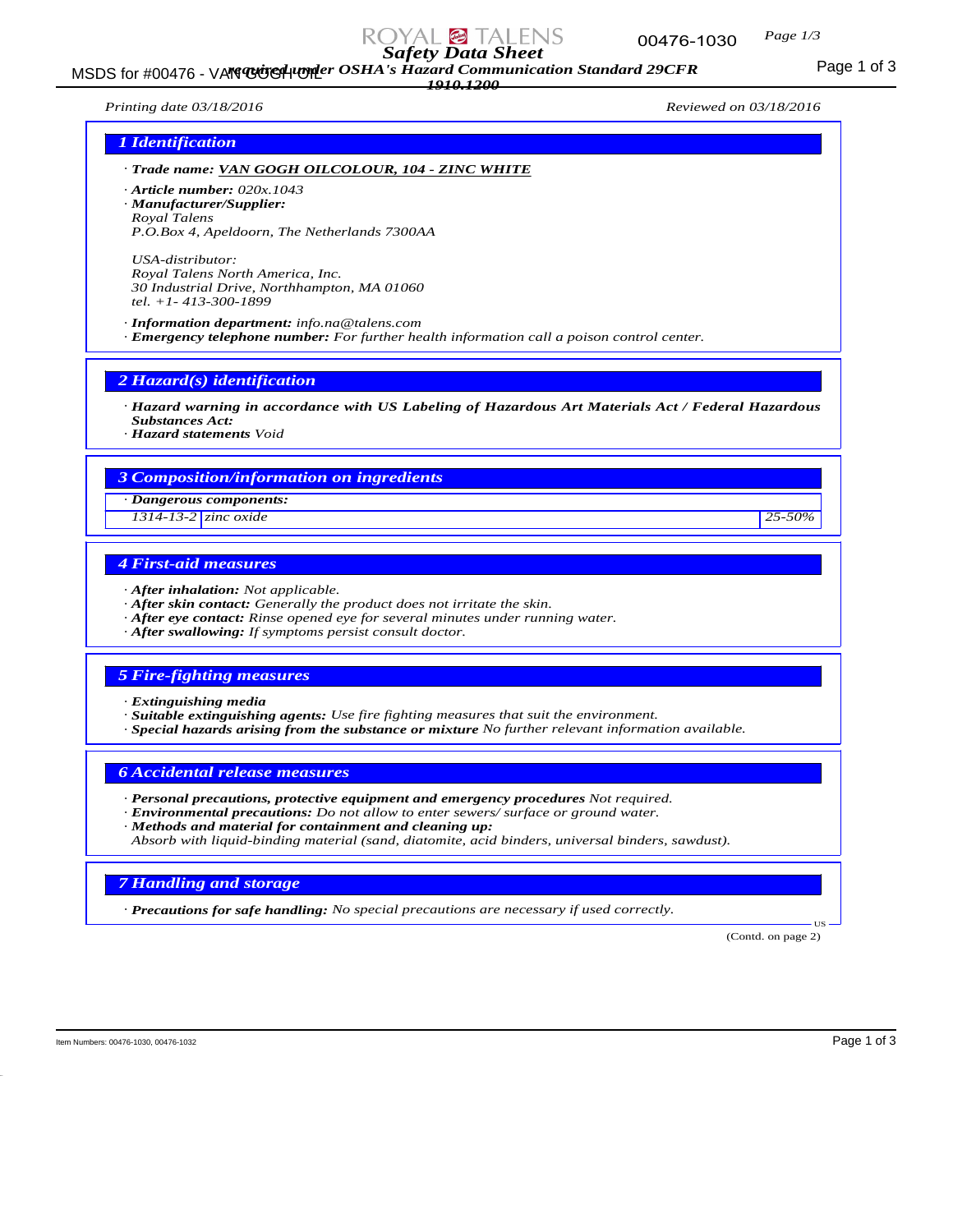# *Safety Data Sheet*

MSDS for #00476 - VAN GUGH UNDER OSHA's Hazard Communication Standard 29CFR<br>MSDS for #00476 - VAN GUGH UNDER OSHA's Hazard Communication Standard 29CFR *1910.1200*

*Printing date 03/18/2016 Reviewed on 03/18/2016*

(Contd. of page 1)

#### *8 Exposure controls/personal protection*

*· General protective and hygienic measures: Wash hands before breaks and at the end of work. · Eye protection: Not required.*

| 9 Physical and chemical properties                                                                                                                 |                                           |
|----------------------------------------------------------------------------------------------------------------------------------------------------|-------------------------------------------|
| $\cdot$ Appearance:                                                                                                                                |                                           |
| Form:                                                                                                                                              | Pasty                                     |
| Color:                                                                                                                                             | White                                     |
| $\cdot$ Odor:                                                                                                                                      | Characteristic                            |
| Change in condition<br>Melting point/Melting range: Not determined.<br><b>Boiling point/Boiling range:</b> $> 100 \degree C$ ( $> 212 \degree F$ ) |                                           |
| $\cdot$ Flash point:                                                                                                                               | > 100 °C (> 212 °F)                       |
| · Explosion limits:                                                                                                                                |                                           |
| Lower:                                                                                                                                             | Not determined.                           |
| Upper:                                                                                                                                             | Not determined.                           |
| $\cdot$ Density at 20 $\cdot$ C (68 $\cdot$ F):                                                                                                    | $1.95$ g/cm <sup>3</sup> (16.273 lbs/gal) |
| · Solubility in / Miscibility with<br>Water:                                                                                                       | Not miscible                              |

### *10 Stability and reactivity*

*· Thermal decomposition / conditions to be avoided: No decomposition if used according to specifications.*

*· Possibility of hazardous reactions No dangerous reactions known.*

*· Conditions to avoid No further relevant information available.*

*· Incompatible materials: No further relevant information available.*

### *11 Toxicological information*

*· Acute toxicity:*

*· LD/LC50 values that are relevant for classification:*

*1314-13-2 zinc oxide*

*Oral LD50 > 5000 mg/kg (rat)*

*· Carcinogenic categories:*

*· IARC (International Agency for Research on Cancer)*

*None of the ingredients is listed.*

*· NTP (National Toxicology Program)*

*None of the ingredients is listed.*

*· OSHA-Ca (Occupational Safety & Health Administration)*

*None of the ingredients is listed.*

# *12 Ecological information*

*· General notes:*

*Do not allow product to reach ground water, water course or sewage system. The product contains materials that are harmful to the environment.*

(Contd. on page 3) US